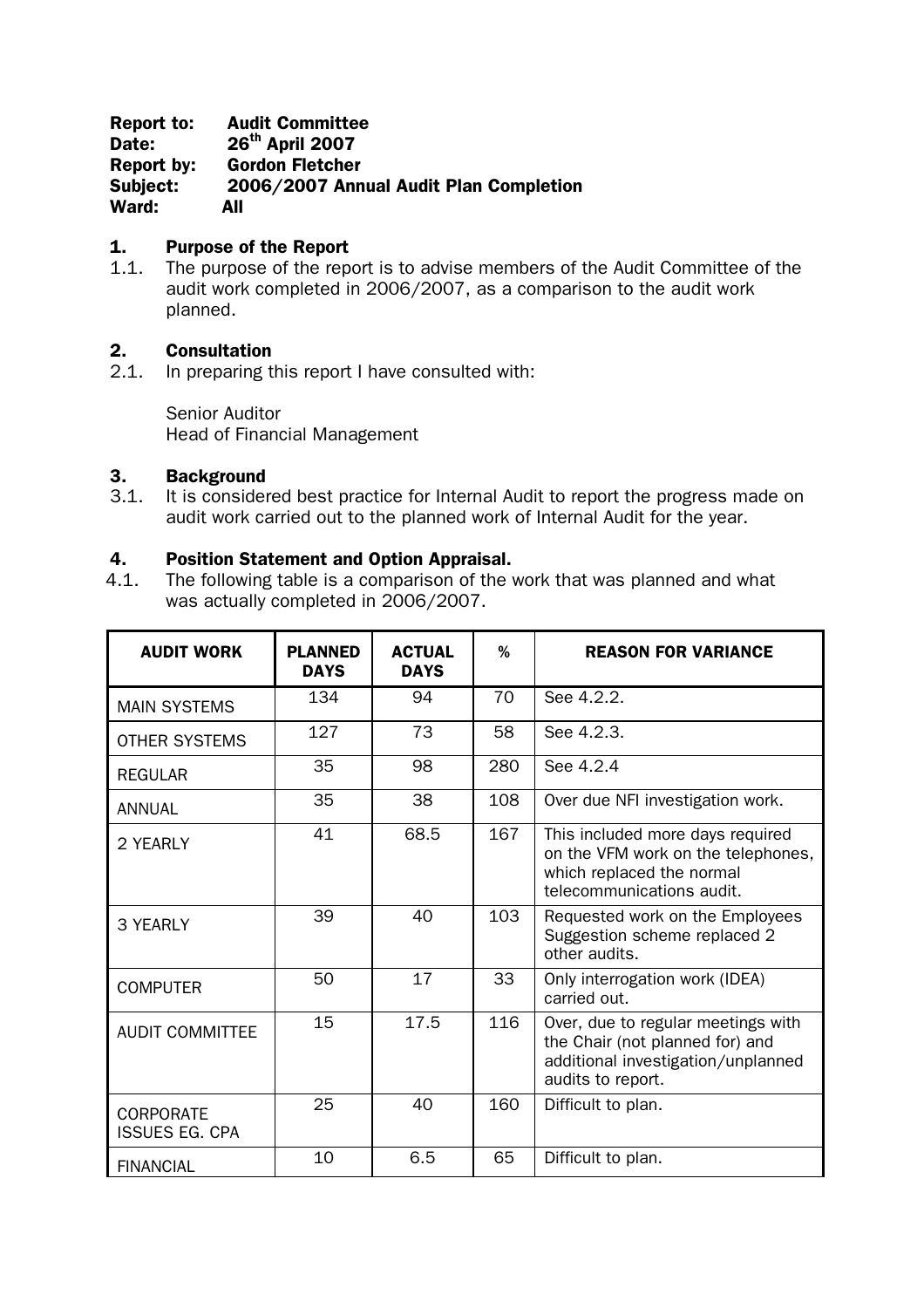| <b>PROCEDURES</b>                          |     |      |      |                                                         |
|--------------------------------------------|-----|------|------|---------------------------------------------------------|
| <b>STANDING</b><br>ORDERS/FIN REGS<br>ETC. | 23  | 9    | 39   | Difficult to plan.                                      |
| <b>GRANTS</b><br>/PARTNERSHIP              | 50  | 15   | 30   | Grants work commenced in March.                         |
| ADMIN./<br><b>CONTINGENCY</b>              | 211 | 263  | 125  | Contingency included<br>investigation/unplanned audits. |
| <b>EDH WORK</b>                            | 71  | 72.5 | 102  | Over due to help with the 3 star<br>strategy.           |
| <b>TOTAL DAYS</b>                          | 866 | 852  | 98.4 | See 4.3                                                 |

- 4.2.1. Due to the extra days on investigations and other unplanned audit work, decisions had to be made on which audits to carry out and those that could be carried forward to the next financial year.
- 4.2.2. It was agreed to carry out joint audits in March, with the Audit Commission, on some of the Main systems audits. The days were therefore reduced for these audits for 2006/2007, and additional days carried forward to the next year's audit annual plan. However, on  $6<sup>th</sup>$  March 2007 Internal Audit was notified by the Audit Commission that the planned joint work would not take place as it would be difficult to co-ordinate. At this stage it was impossible to significantly amend our planned work.
- 4.2.3. More audit work was carried out on examining contractors' final accounts (see 4.2.4.) and therefore the days on the other work on contract audits (in other systems) where reduced.
- 4.2.4. As reported to Audit Committee in the quarterly progress of audit work, there has been more than the average number of final accounts to be audited this year, which has resulted in 63 days over those planned.
- 4.3. It can be seen from the table that of the 866 days of planned audit work, 852 days were delivered. This represents a coverage rate of 98.4 %.

There was therefore only a very small percentage (1.6 %) of planned audit work that could not be completed during the year. This was due to:

- Compassionate leave not planned for.
- Due to changes in family arrangements not all of the extra days worked to cover for the Peterlee Town Council audit work.
- Not all of the Christmas discretionary days included in the audit plan.
- Flexi balance adjustments for officers.

### Implications of the report